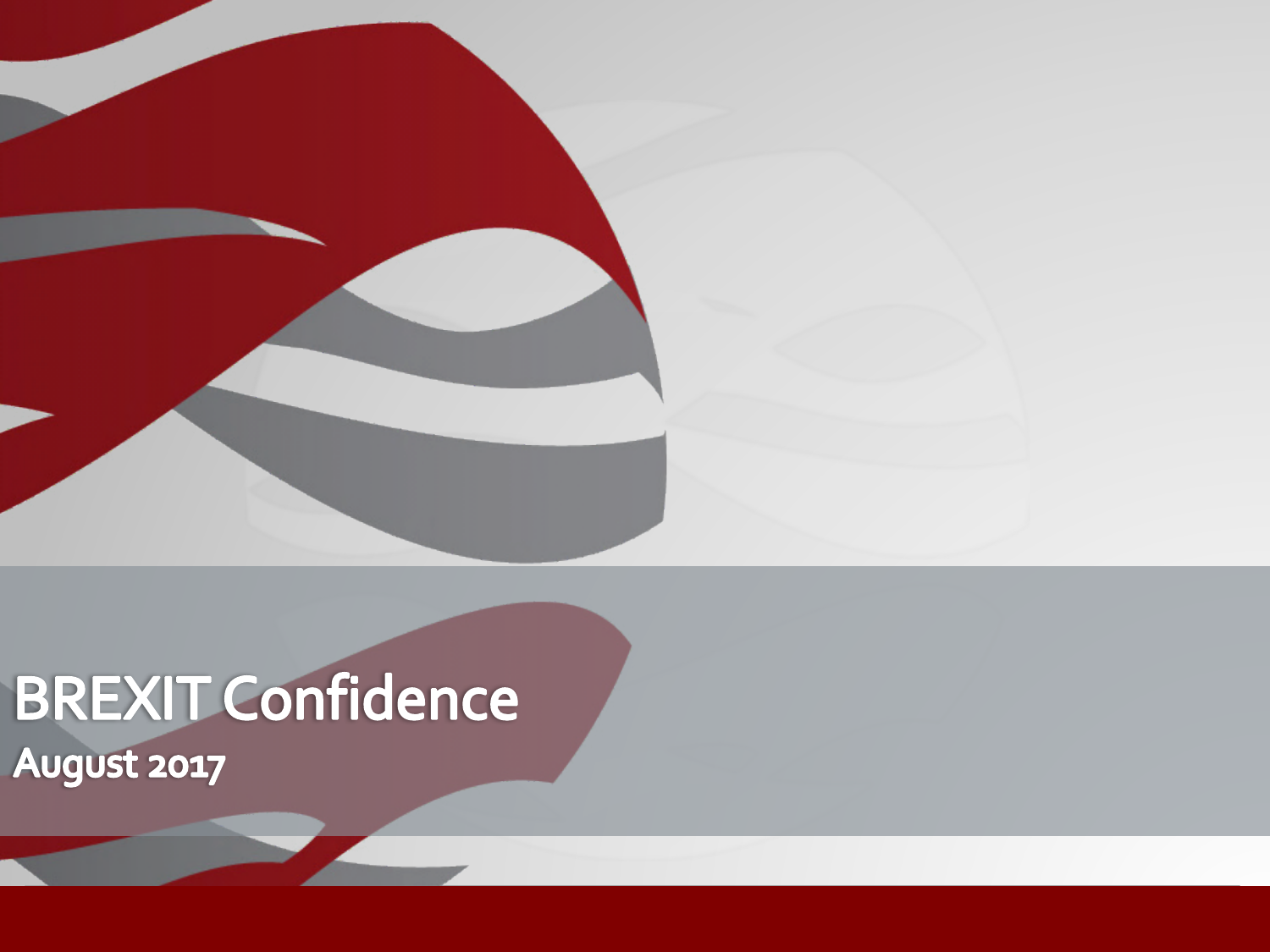## Methodology

- On the first weekend of each month ORB International polls a nationally representative sample of n=2,000 adults aged 18+ throughout England, Scotland, Wales and Northern Ireland. The core tracking questions are :-
	- Q Do you approve or disapprove of the way in which the Government is handling the Brexit negotiations? Q How strongly do you agree or disagree with the following statements?
		- I think the Prime Minister will get the right deal for Britain in the Brexit negotiation
		- Britain will be economically better off post Brexit
		- Britain will have more control over immigration post Brexit
		- Having greater control over immigration is more important that having access to free trade with the EU / Having access to free trade is more important than having greater control over immigration\*

\* 50% of the sample were shown the first statement : 50% of the sample were shown the second statement

The statistical margin of error at the  $95%$  confidence level is  $\pm$ 2.2%

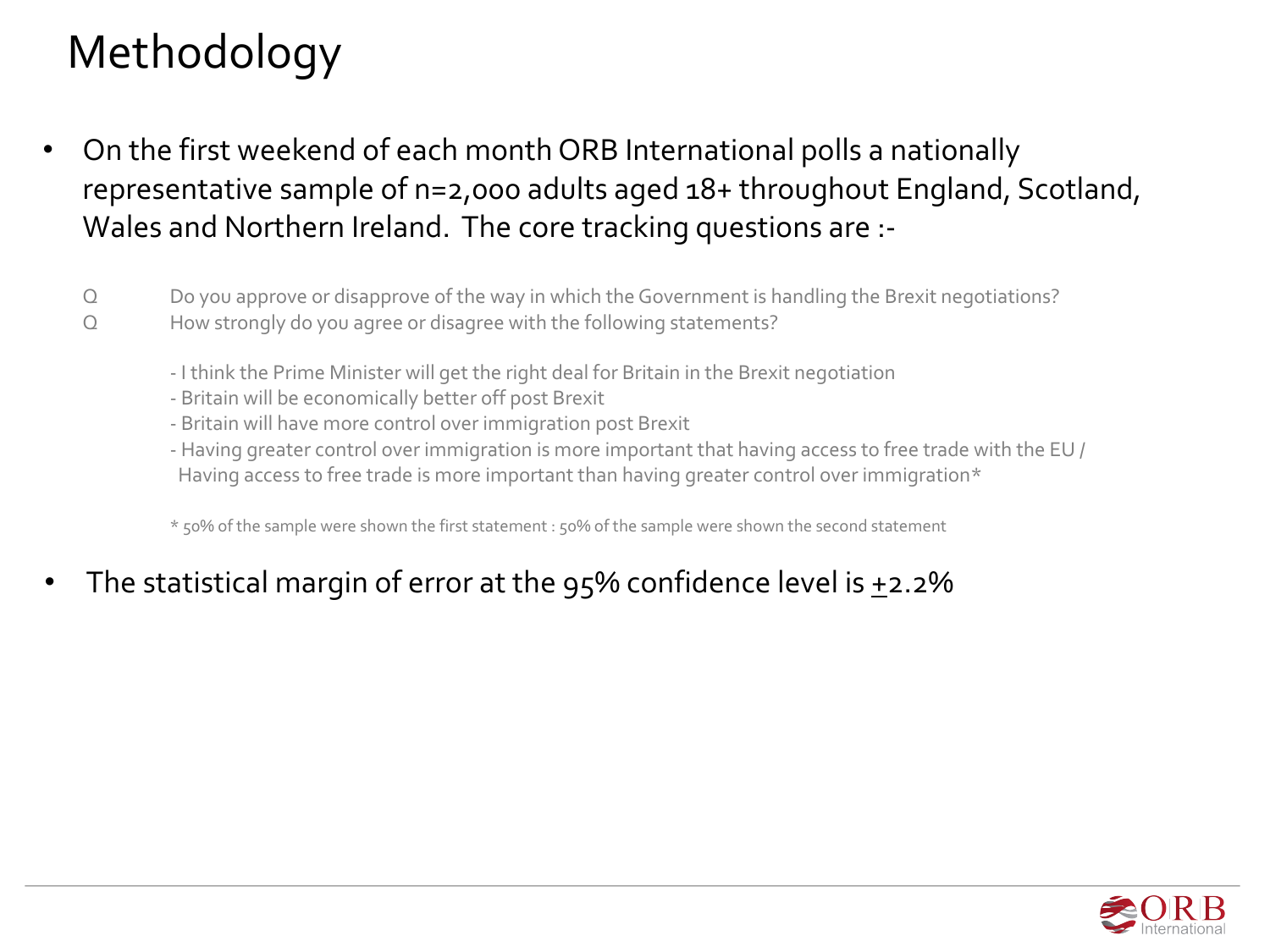### *Approval of BREXIT Negotiations*



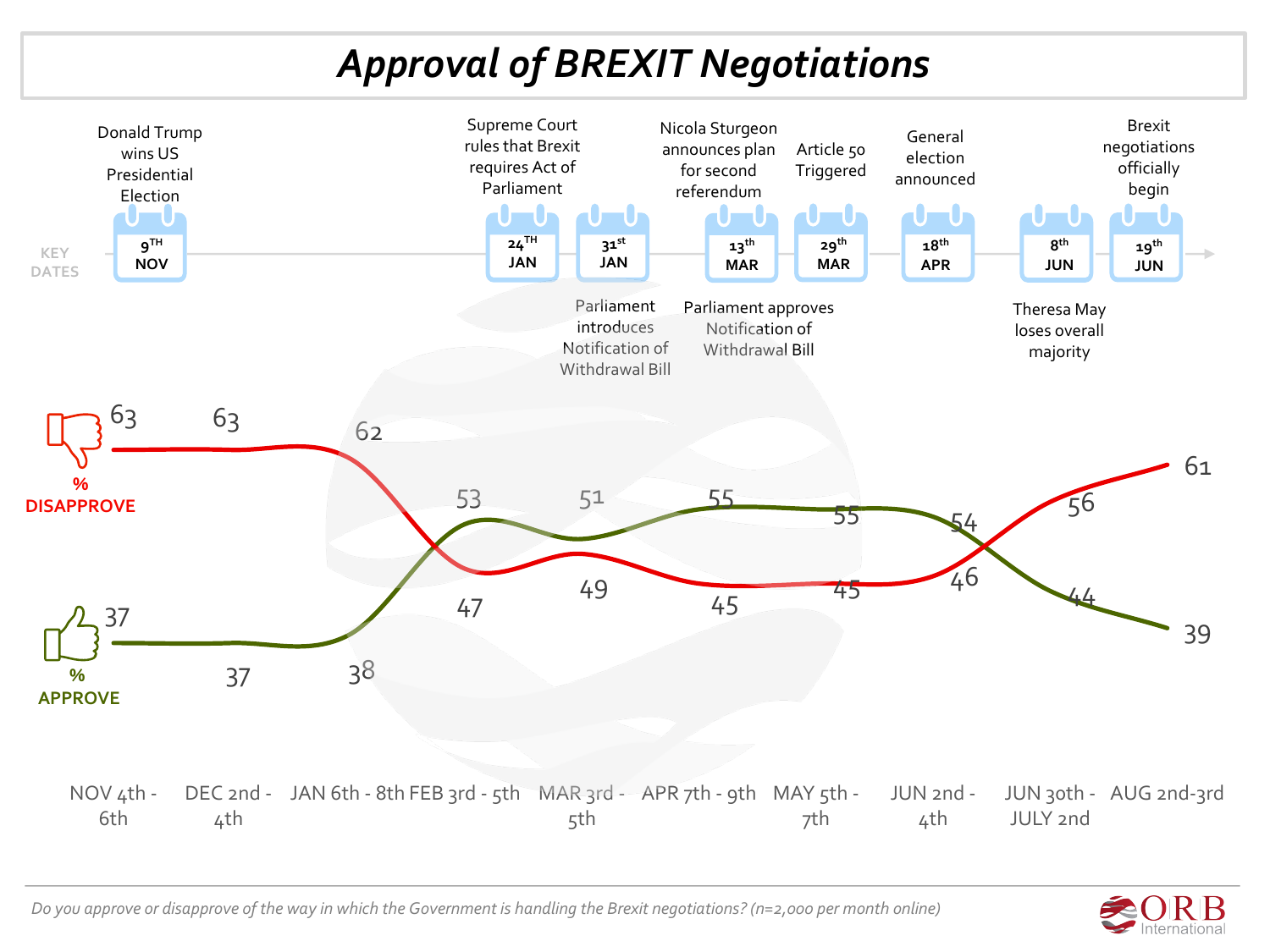#### *Confident PM will get the right deal*



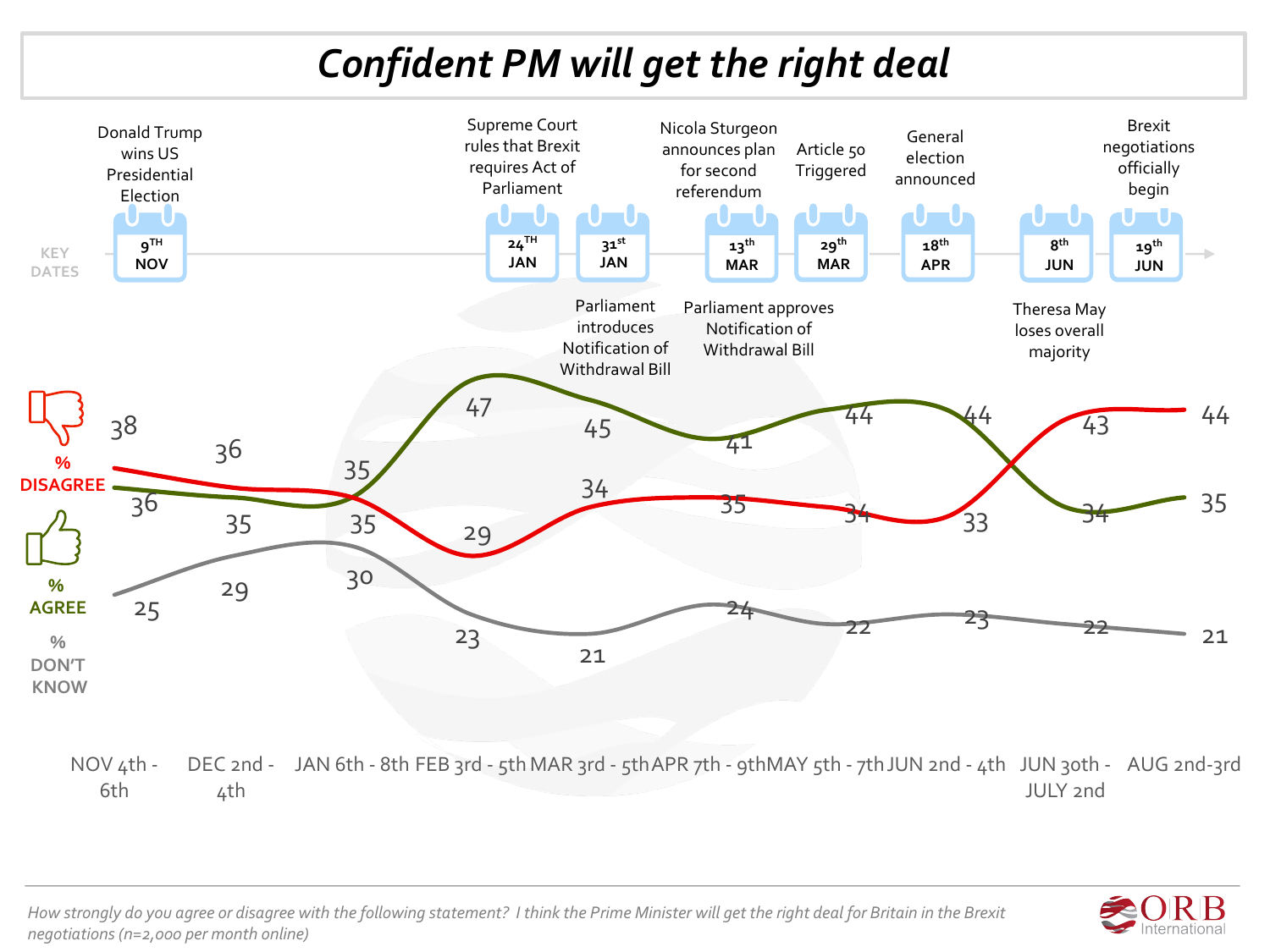#### *We will be economically better off*





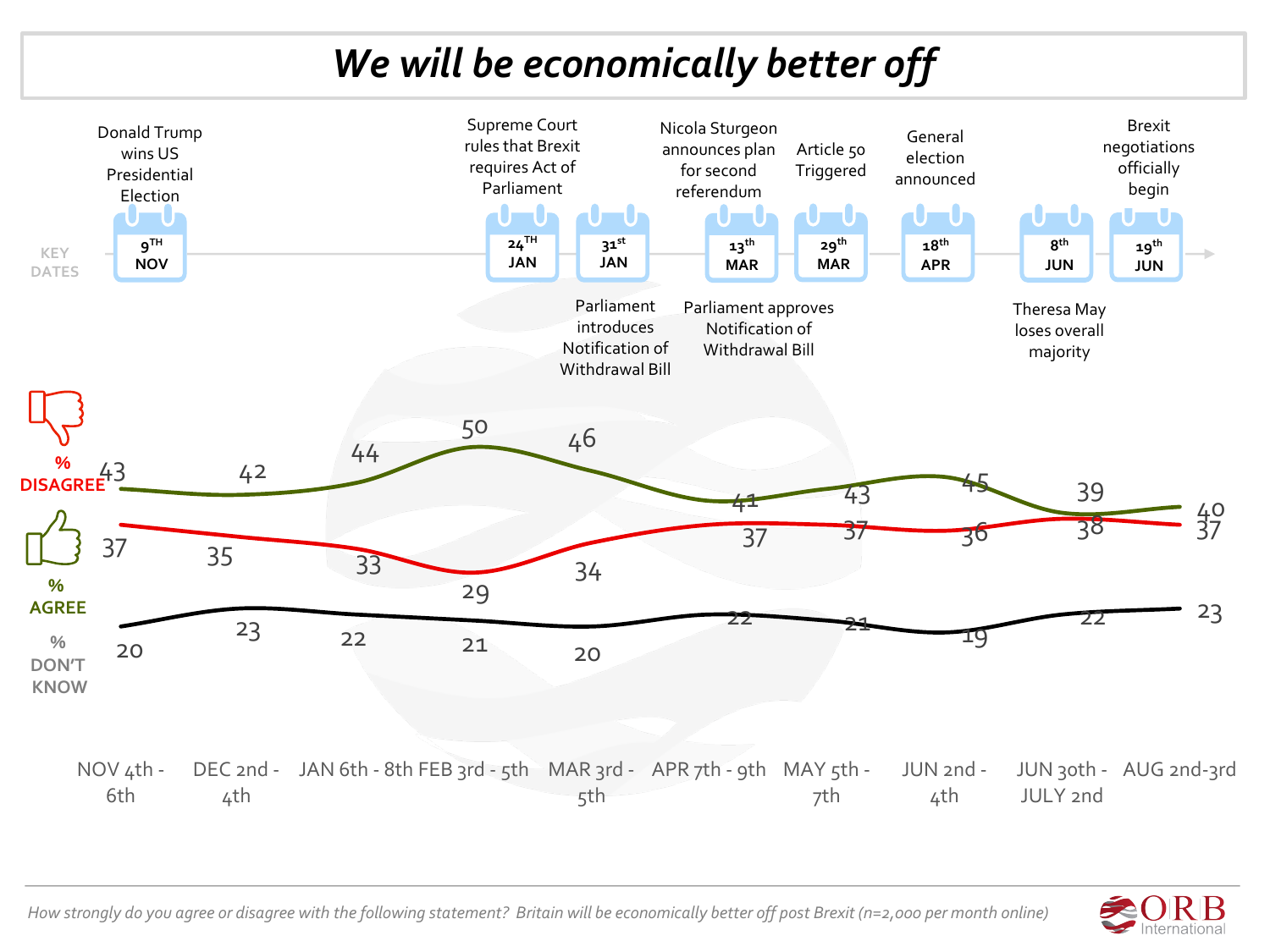#### *We will have more control over immigration*



*How strongly do you agree or disagree with the following statement? Britain will have more control over immigration post Brexit (n=2,000 per month online)*